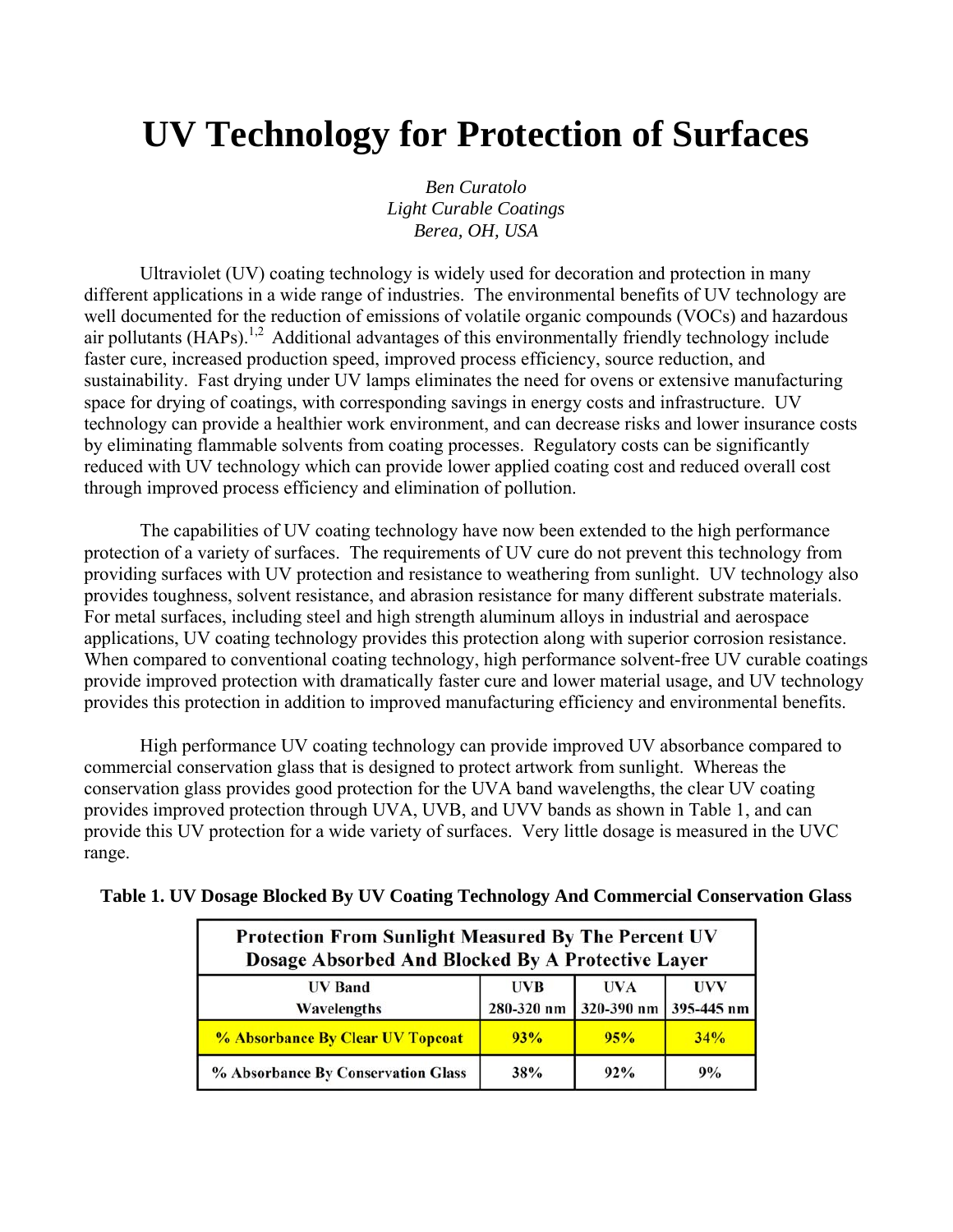UV curable protective coatings are suitable for high performance applications that require excellent weatherability. Long-term resistance to weathering from sunlight has been demonstrated for UV coatings through accelerated weathering testing. Table 2 shows results for a clear UV coating that maintained ∆E values less than 1 through approximately 15,000 hours of QUV weatherability testing.

| <b>QUV Weatherability Of Clear UV Curable Coating</b> |            |  |  |  |  |
|-------------------------------------------------------|------------|--|--|--|--|
| <b>Hours QUV Testing</b>                              | $\Delta$ E |  |  |  |  |
| 1008                                                  | 0.35       |  |  |  |  |
| 2016                                                  | 0.23       |  |  |  |  |
| 3024                                                  | 0.25       |  |  |  |  |
| 4032                                                  | 0.60       |  |  |  |  |
| 5040                                                  | 0.35       |  |  |  |  |
| 6048                                                  | 0.47       |  |  |  |  |
| 7056                                                  | 0.38       |  |  |  |  |
| 8064                                                  | 0.47       |  |  |  |  |
| 9072                                                  | 0.36       |  |  |  |  |
| 9912                                                  | 0.40       |  |  |  |  |
| 11088                                                 | 0.34       |  |  |  |  |
| 12264                                                 | 0.38       |  |  |  |  |
| 13104                                                 | 0.48       |  |  |  |  |
| 14112                                                 | 0.51       |  |  |  |  |
| 14952                                                 | 0.61       |  |  |  |  |

**Table 2. Long-Term QUV Weatherability Of High Performance UV Technology** 

UV technology is not only applicable in a factory setting, but is also suitable for field use with handheld UV lamps. One such application is the refurbishment of automobile headlamps, where the performance of the field-applied UV coating can be superior to that of the original material. (Figure 1)



After Refurbishing **Before Refurbishing** 

**Figure 1. Refurbishing Of Automobile Headlamp With High Performance UV Technology**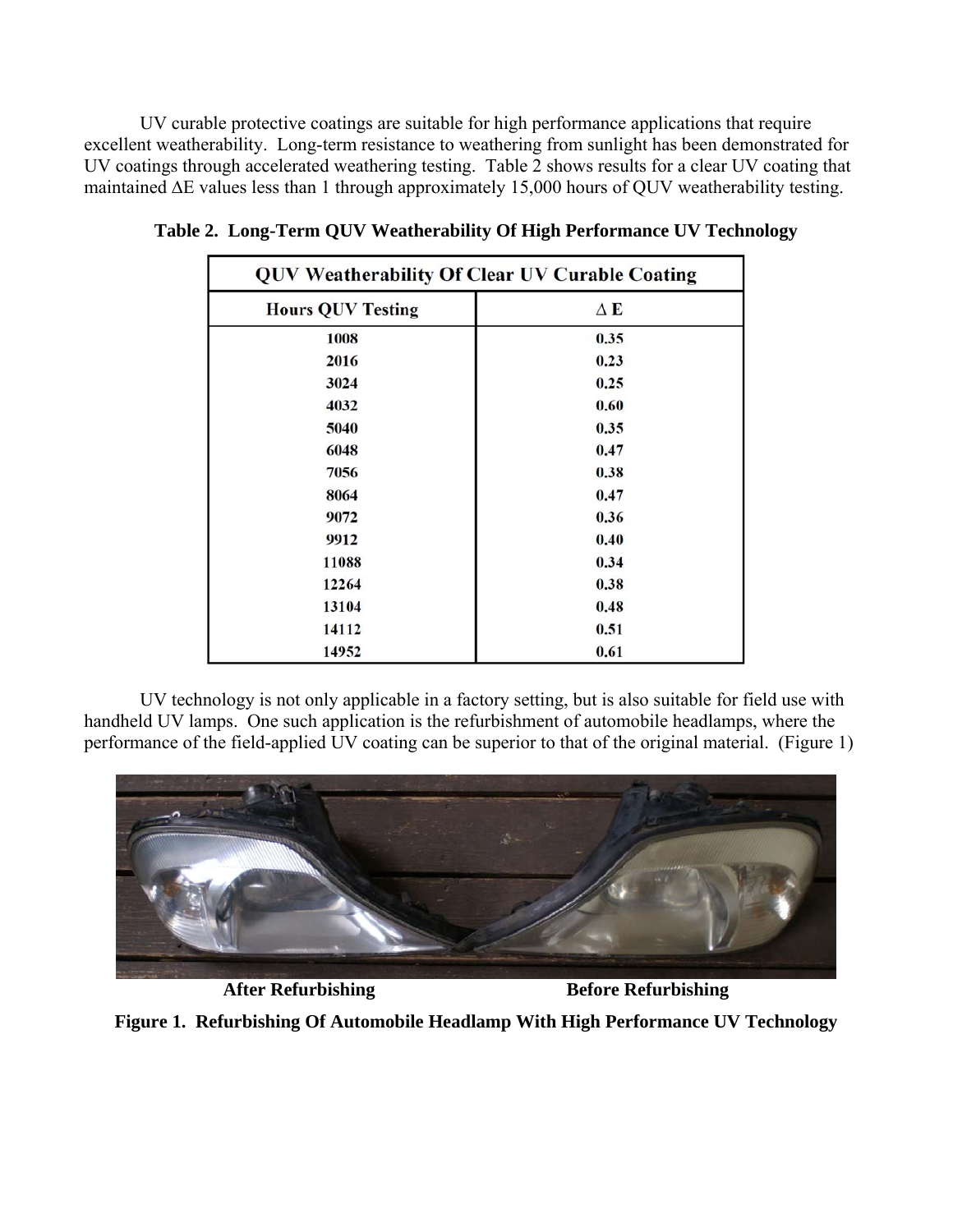The toughness, solvent resistance, and abrasion resistance of UV coatings are ideal for high performance flooring applications, and the efficiency of UV technology can provide a significant reduction in the time required to apply a high performance coating to a floor and to cure the coating and put that floor back into service (Figure 2).



**Figure 2. High Performance UV Technology For Fast Cure Flooring Applications**

 Abrasion resistance for a UV curable floor coating can be significantly improved over that of typical epoxy floor coatings (Table 3), with a dramatic reduction in cure time with the UV system.

| Abrasion Resistance Of High Performance Floor Coatings* |  |  |  |  |
|---------------------------------------------------------|--|--|--|--|
| Milligrams Weight Loss*                                 |  |  |  |  |
| 18                                                      |  |  |  |  |
| 27                                                      |  |  |  |  |
| 32                                                      |  |  |  |  |
| 36                                                      |  |  |  |  |
| 50                                                      |  |  |  |  |
| 65                                                      |  |  |  |  |
| 96                                                      |  |  |  |  |
| 100                                                     |  |  |  |  |
| 120                                                     |  |  |  |  |
|                                                         |  |  |  |  |

**Table 3. Abrasion Resistance Of High Performance Coatings For Flooring Applications**

 Solvent resistance properties for high performance UV curable floor coatings are excellent and can be tailored to the requirements of the application. Table 4 shows the results of solvent resistance testing using standard chemicals.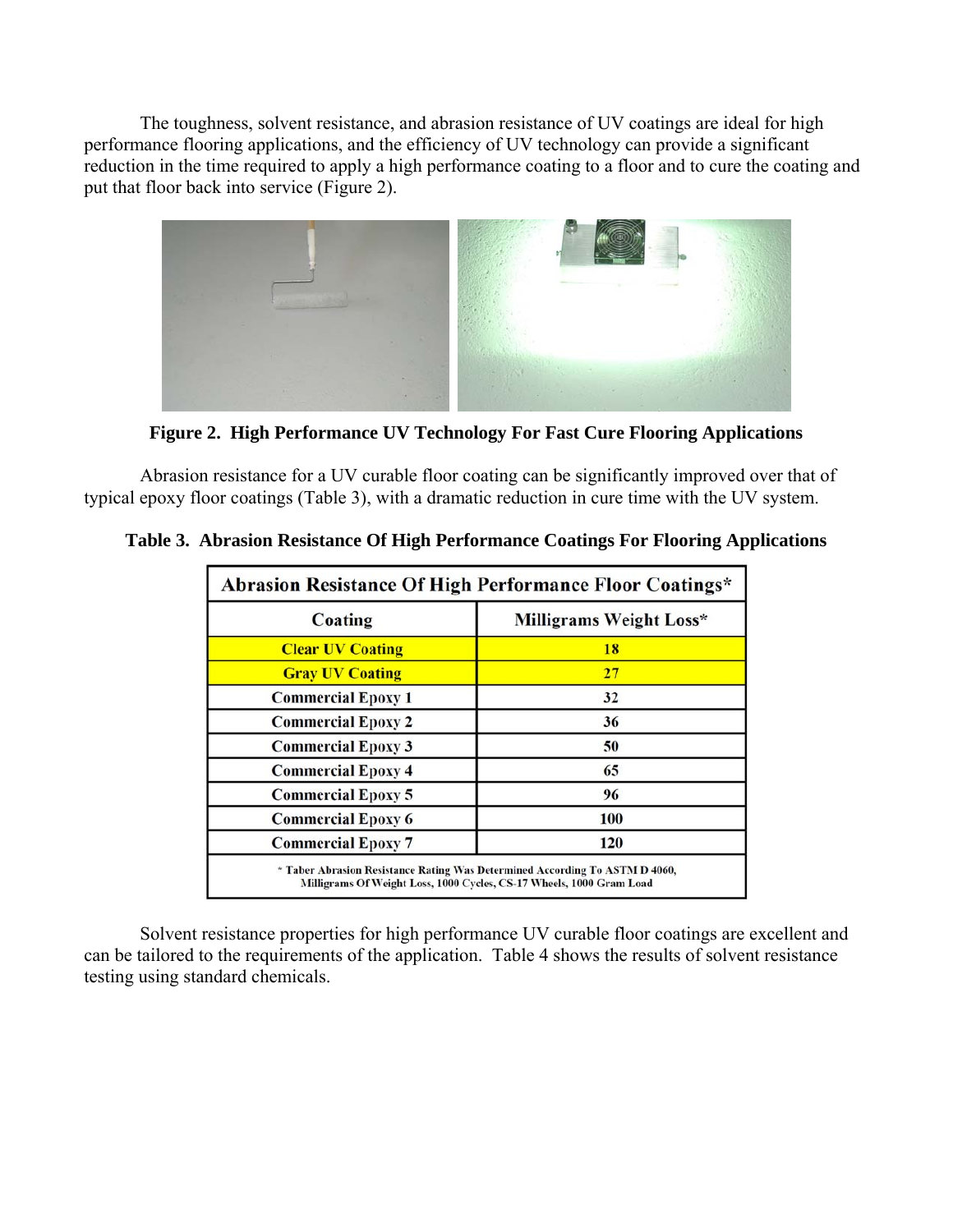| <b>Chemical</b>                  | <b>Resistance Rating*</b>                |  |  |
|----------------------------------|------------------------------------------|--|--|
| <b>Methyl Ethyl Ketone (MEK)</b> | <b>No Effect</b>                         |  |  |
| <b>Isopropyl Alcohol</b>         | <b>No Effect</b>                         |  |  |
| <b>Denatured Alcohol</b>         | <b>No Effect</b>                         |  |  |
| Xylene                           | <b>No Effect</b>                         |  |  |
| <b>Heptane</b>                   | <b>No Effect</b>                         |  |  |
| Water                            | <b>No Effect</b>                         |  |  |
| <b>Bleach</b>                    | <b>No Effect</b>                         |  |  |
| <b>Alkaline Cleaner</b>          | <b>No Effect</b>                         |  |  |
| 35% Hydrogen Peroxide            | <b>No Effect</b>                         |  |  |
| Vinegar                          | <b>No Effect</b>                         |  |  |
| <b>Vegetable Oil</b>             | <b>No Effect</b>                         |  |  |
| <b>Red Hot Sauce</b>             | <b>No Effect</b>                         |  |  |
| Ketchup                          | <b>No Effect</b>                         |  |  |
| <b>Mustard</b>                   | <b>Slight Stain, Removes With Bleach</b> |  |  |
| <b>Betadine</b>                  | <b>Slight Stain, Removes With Bleach</b> |  |  |

**Table 4. Solvent Resistance Of High Performance UV Technology For Flooring Applications**

 Corrosion is a tremendous problem and cost to society. Over a decade ago, as part of the Transportation Equity Act for the 21<sup>st</sup> Century, the United States Congress mandated a comprehensive study to provide cost estimates and national strategies to minimize the impact of corrosion. The study was conducted by CC Technologies Laboratories, Inc. of Dublin, Ohio with support from NACE International - The Corrosion Society and the United States Federal Highway Administration (FHWA). This study titled "Corrosion Cost And Preventive Strategies In The United States" is the most comprehensive reference on the economic impact of corrosion, estimated at the time to be a staggering annual cost of \$276 billion. According to the study, reported to the Office Of Infrastructure Research and Development, corrosion and metal wastage arising from oxidation as caused by exposure to the elements and reactivity between dissimilar materials costs many segments of the United States economy billions of dollars every year, including aircraft, motor vehicles, bridges, gas and liquid transmission pipelines, water and sewer systems, electrical utilities, ships, railroad cars, petroleum refining, pulp and paper processing, food processing, and home appliances.<sup>3</sup> The United States Government Accounting Office (GAO) now reports that the annual cost of corrosion in the United States has grown to \$400 billion.

Epoxy and polyurethane paints are the commercial materials that are typically used for high performance corrosion-resistant applications, with epoxy paints used as primers and in applications where maintaining color and appearance are not as critical, and polyurethane paints generally used as topcoats and in applications where color and appearance must be maintained. These paints can only be used in a relatively narrow temperature range and present many disadvantages, including corrosive or toxic components in two part systems which must be mixed and have a limited pot life with viscosity continually increasing until full cure. There is commonly an extended period of time of before full cure is achieved, especially at low temperatures. Pollution is a significant disadvantage of commercial high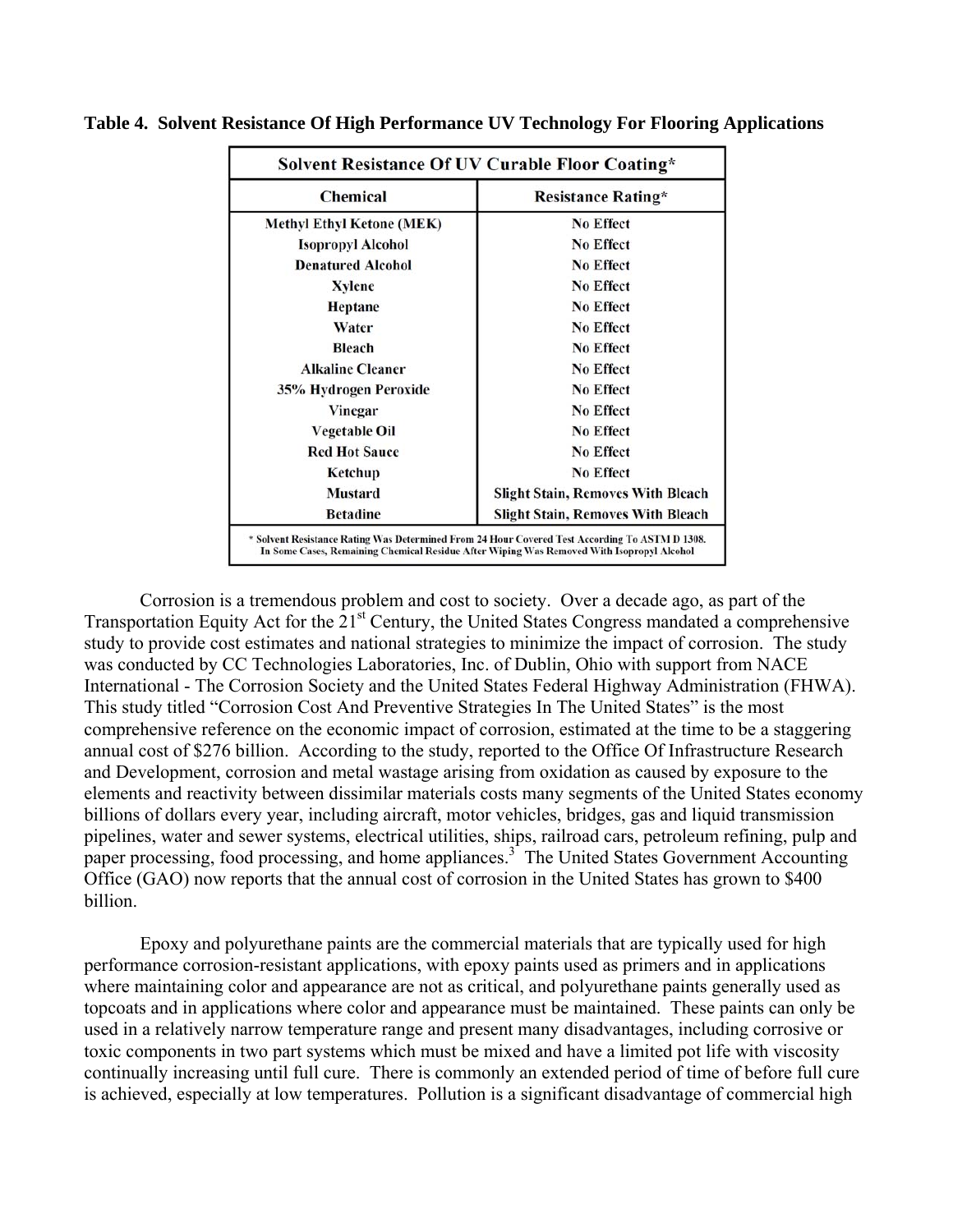performance paints for corrosion resistance, since these materials typically contain solvents, VOCs, HAPs, and in many cases, chemicals on the Toxics Release Inventory (TRI). Urethane paints contain isocyanates, a significant health hazard, and many paints for corrosion resistant applications contain chromium compounds which also represent a significant health hazard. Not only are polluting compounds and health hazards problematic for the use of these commercial paints, but performance of these systems is sometimes lacking with regard to corrosion resistance.

 When epoxies are used as the complete paint system for corrosion resistance, performance disadvantages can include brittleness and poor weatherability, with yellowing and changes in gloss with exposure to sunlight. When polyurethanes are used as the complete paint system for corrosion resistance, performance disadvantages can include poor adhesion to metal surfaces. To avoid performance disadvantages of the two individual systems, these materials are often used in high performance applications as multi-layer systems, with epoxies as the primers containing corrosion inhibitors and providing adhesion to metal substrates, and urethanes as topcoats to provide appearance properties of color and gloss that are more stable to sunlight and weather.

 By formulation with urethane acrylates and chromium-free corrosion inhibitors, high performance corrosion protection has been demonstrated with solvent-free UV coating technology. For example, accelerated corrosion testing on steel has shown that superior corrosion resistance can be obtained with high performance UV coatings as compared to conventional epoxy and urethane corrosion resistant paints having much higher thicknesses. UV cure is complete within seconds, and improved performance is obtained using 100% solids UV technology with significantly lower material usage and coating weight than conventional coatings (Table 5).

| <b>Corrosion Resistance Rankings For</b>                                                                                           |                                         |                                    |                                    |                                            |  |  |
|------------------------------------------------------------------------------------------------------------------------------------|-----------------------------------------|------------------------------------|------------------------------------|--------------------------------------------|--|--|
| <b>High Performance Coating Systems*</b>                                                                                           |                                         |                                    |                                    |                                            |  |  |
| Coating<br>Layer<br><b>Description</b>                                                                                             | Layer<br>Wet<br>Mils                    | <b>Total</b><br>Wet<br><b>Mils</b> | <b>Total</b><br>Dry<br><b>Mils</b> | Corrosion<br><b>Resistance</b><br>Ranking* |  |  |
| <b>UV Topcoat</b><br><b>UV Primer</b>                                                                                              | $\mathbf{2}$<br>$\overline{\mathbf{2}}$ | $\overline{\bf{4}}$                | 4                                  | $1 =$ <b>Best</b>                          |  |  |
| <b>Epoxy</b>                                                                                                                       | 22                                      | 22                                 | 16                                 | $\overline{\mathbf{c}}$                    |  |  |
| <b>UV Coating</b>                                                                                                                  | $\overline{2}$                          | $\overline{2}$                     | $\overline{2}$                     | 3                                          |  |  |
| Urethane<br>Epoxy                                                                                                                  | 5<br>10                                 | 15                                 | 10                                 | 4                                          |  |  |
| Epoxy                                                                                                                              | 14                                      | 14                                 | 10                                 | 5                                          |  |  |
| Urethane                                                                                                                           | 10                                      | 10                                 | 6                                  | 6                                          |  |  |
| <b>Urethane</b>                                                                                                                    | 3                                       | $\mathbf{3}$                       | $\overline{2}$                     | $7 =$ Worst                                |  |  |
| * Corrosion Resistance Ranking Based On ASTM D 1654 Ratings Of<br>Scribed Steel Panels After 672 Hours ASTM B 117 Salt Fog Testing |                                         |                                    |                                    |                                            |  |  |

#### **Table 5. Superior Performance Of UV Technology For Corrosion Protection Of Steel**

The corrosion resistance properties of conventional systems can also be improved by adding a UV coating layer as a topcoat (Table 6).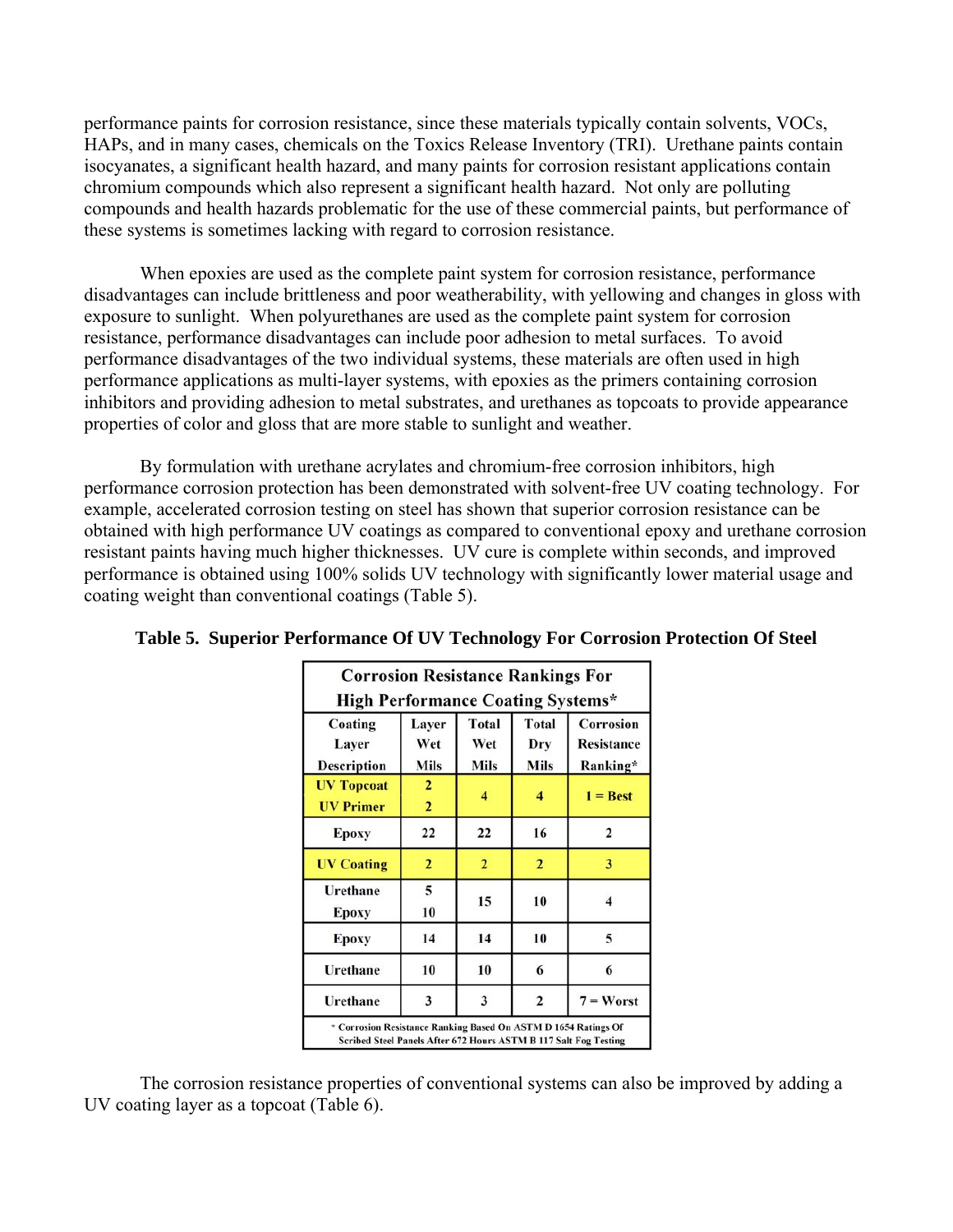| <b>Corrosion Resistance Rankings</b>                                                                                               |              |             |             |                   |  |  |
|------------------------------------------------------------------------------------------------------------------------------------|--------------|-------------|-------------|-------------------|--|--|
| With Zinc Epoxy Primer*                                                                                                            |              |             |             |                   |  |  |
| <b>Total</b><br><b>Total</b><br><b>Corrosion</b><br><b>Layer</b><br>Coating                                                        |              |             |             |                   |  |  |
| Layer                                                                                                                              | Wet          | Wet         | Dry         | <b>Resistance</b> |  |  |
| <b>Description</b>                                                                                                                 | Mils         | <b>Mils</b> | <b>Mils</b> | Ranking*          |  |  |
| <b>UV Topcoat</b>                                                                                                                  | $\mathbf{2}$ |             |             | $1 = Best$        |  |  |
| <b>Zinc Epoxy Primer</b>                                                                                                           | 3            | 5           | 4           |                   |  |  |
| <b>Urethane</b>                                                                                                                    | 7            |             |             |                   |  |  |
| <b>Zinc Epoxy Primer</b>                                                                                                           | 6            | 13          | 8           |                   |  |  |
| <b>Epoxy</b>                                                                                                                       | 16           |             |             | 3                 |  |  |
| <b>Zinc Epoxy Primer</b>                                                                                                           | 6            | 22          | 15          |                   |  |  |
| <b>Zinc Epoxy Primer</b>                                                                                                           | 6            | 6           |             | $4 =$ Worst       |  |  |
| * Corrosion Resistance Ranking Based On ASTM D 1654 Ratings Of<br>Scribed Steel Panels After 672 Hours ASTM B 117 Salt Fog Testing |              |             |             |                   |  |  |

### **Table 6. Coating Systems That Include A Zinc Epoxy Primer For Corrosion Protection Of Steel**

 With improvements in the technology of portable hand-held UV lamps, field application and cure of high performance corrosion resistant UV coatings is now possible for even the largest of structures, with a UV lamp passed over the surface slowly in the same manner as a surface is painted with a spray gun or roller. Just as any surface can be painted with only a few individuals spray-painting or rolling, a UV coating can be applied and cured on that same surface by only a few individuals applying paint and following with a UV lamp. An efficient process can be performed with one person applying paint and another following with a UV lamp, each with proper protective shielding as shown by the painters in Figure 3. Cure is achieved with a motion that can be described as "painting" the surface with the hand-held UV light, passing the light over the surface slowly in the same manner as a surface is painted with a roller or spray gun, with the movement of the lamp taking approximately the same amount of time as applying paint to the surface. For large surfaces, multiple painters and multiple lights can be used. When compared to drying of conventional paints, UV cure is relatively independent of temperature and humidity conditions. Good cure performance has been demonstrated under typical ambient summertime conditions and at temperatures as low as 34ºF.4



**Figure 3. Field Application And Cure Of High Performance UV Coating Technology**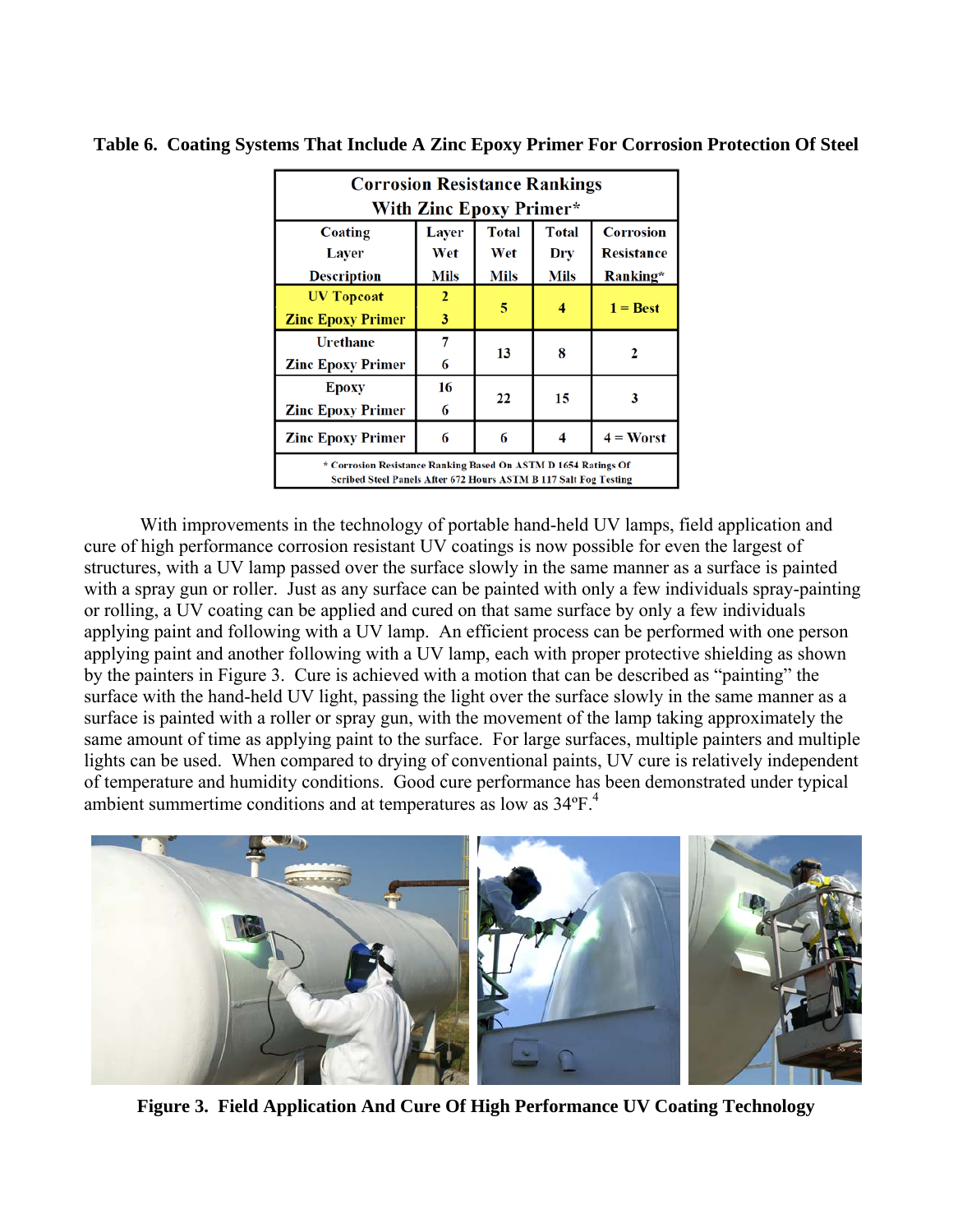With complete final properties obtained in a matter of seconds under a UV lamp, this fast cure presents a tremendous advantage in expanding the conditions in which it is possible to conduct painting operations for field-applied coatings. Cure within seconds provides many advantages, including time savings and improved efficiency and higher quality coatings due to the elimination of long cure periods when temperature, humidity, or other factors could cause damage to uncured coatings. In addition to complete cure at low temperatures that is currently impossible with conventional paints, it is also possible to apply and cure UV coatings even when rain is expected shortly. This is especially advantageous at hot summertime locations where conditions are often ideal in the morning and rainy in the afternoon. With UV technology, after UV cure the coating has full properties and will be unaffected by rain, unlike conventional materials.

 In addition to improved corrosion protection of steel, results have also demonstrated the suitability of UV coating technology for high performance corrosion protection of high strength aluminum alloys for aerospace applications. For instance, environmentally friendly Multifunctional UV (MUV) curable pigmented coatings have been developed to replace both the strontium chromate epoxy primer and isocyanate-containing polyurethane topcoat for aerospace applications.<sup>5</sup> A health and safety assessment of the MUV curable aircraft protective coating alternative to current aerospace coatings is shown in Figure  $4<sup>6</sup>$ 

|                             | (HMIS | (HMIS<br>Rating) Rating) | Health Reactivity Flammability<br>(HMIS<br>Rating) | Carcinogenic<br>(Cal. Prop. 65) $ $ (Cal. Prop. 65) 313 | Teratogenic SARA |     | <b>VOC</b>        |
|-----------------------------|-------|--------------------------|----------------------------------------------------|---------------------------------------------------------|------------------|-----|-------------------|
| <b>MUV</b>                  |       |                          |                                                    | N <sub>o</sub>                                          | N <sub>o</sub>   | Yes | None              |
|                             |       |                          |                                                    |                                                         |                  |     |                   |
| Epoxy<br>chromate<br>primer |       |                          |                                                    | Yes                                                     | N <sub>o</sub>   | Yes | $334 \text{ g}/1$ |
| Polyurethane<br>topcoat     |       |                          |                                                    | N <sub>o</sub>                                          | Yes              | Yes | 420 g/l           |

**Figure 4. Health And Safety Ratings Of MUV Technology And Current Aerospace Coatings6**

 MUV coatings have demonstrated good compatibility and excellent corrosion protection for aluminum alloys with a number of different surface treatments. High performance MUV coating technology has satisfied major requirements of aerospace primer specification MIL-PRF-23377 and aerospace topcoat specification MIL-PRF-85285, including low gloss camouflage appearance, good adhesion, hardness, solvent resistance to methyl ethyl ketone (MEK) and Skydrol® hydraulic fluid, and excellent ASTM B-117 corrosion resistance, with the scribe lines of 2024-T3 aluminum alloy panels remaining shiny after 3000 hours of salt fog testing (Figure 5). These high performance properties are obtained with immediate cure using a high intensity UV lamp, and in the complete absence of any solvents, VOCs, HAPs, isocyanates, chromium compounds, or any hazardous materials whatsoever. Similar properties are obtained using low intensity handheld UV lamps.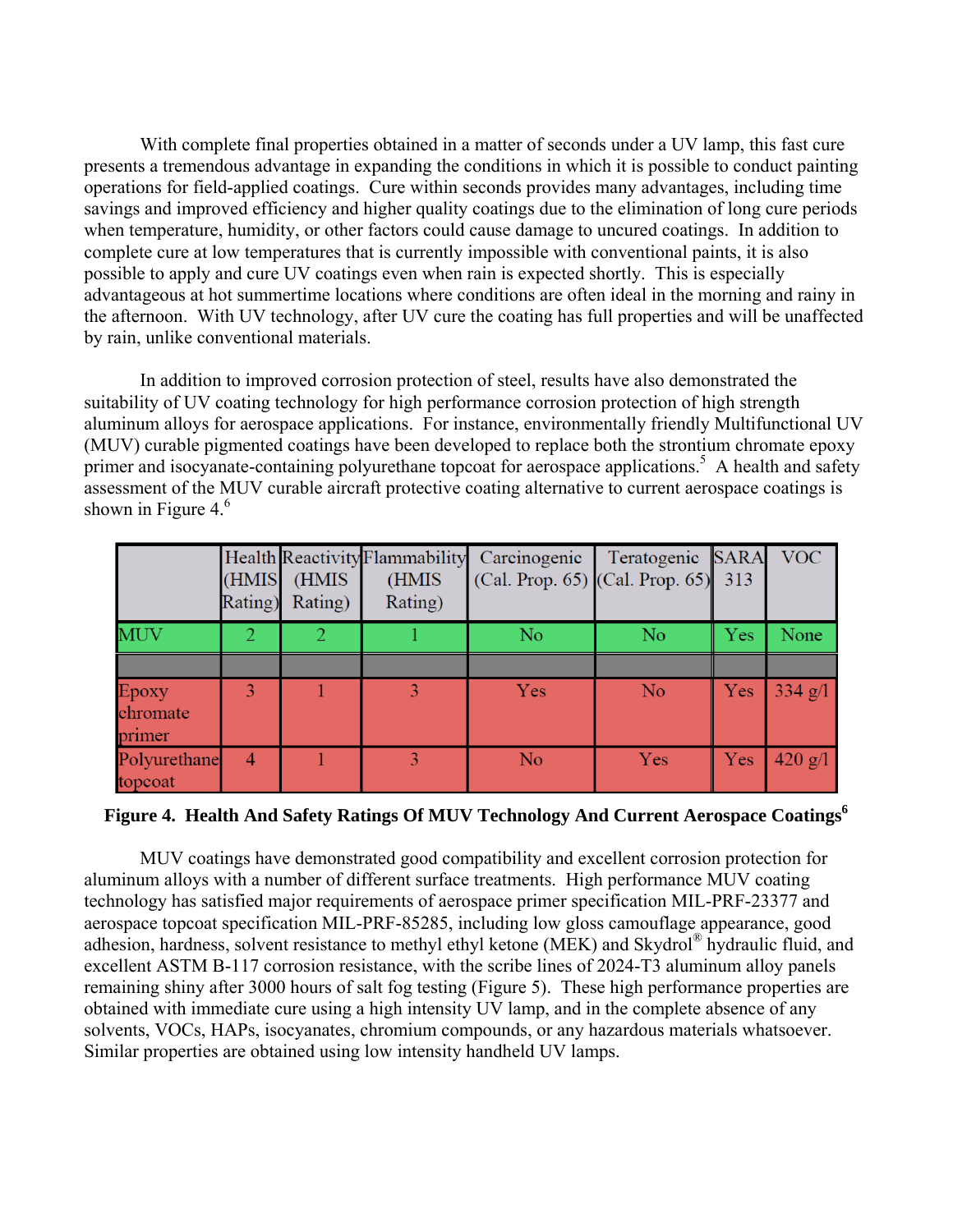

**Figure 5. Corrosion Protection Of 2024-T3 Aluminum Alloy In ASTM B-117 Salt Fog Testing** 

For comparison, an unprotected aluminum alloy corrodes very quickly (Figure 6).



## **Figure 6. 24 Hour Corrosion Of Unprotected 2024-T3 Aluminum Alloy In ASTM B-117 Salt Fog**

## **Conclusion**

 In addition to providing manufacturing efficiency and environmental benefits, UV coating technology provides excellent protection for surfaces, including UV protection and resistance to weathering from sunlight. UV technology also provides toughness, solvent resistance, and abrasion resistance, along with corrosion protection for metal surfaces, including steel and high strength aluminum aerospace alloys. When compared to conventional technology, high performance solvent-free UV curable coatings provide improved protection with dramatically faster cure and lower material usage. Clean and green UV technology not only improves efficiency in many manufacturing processes, but also addresses important societal issues such as sustainability and the need to improve health aspects of high performance coatings, reducing VOCs, HAPs, and other pollution. UV coating technology provides safer and more efficient alternatives for corrosion resistance in important markets representing major infrastructure of the United States, including vehicles, bridges, storage tanks, and piping.